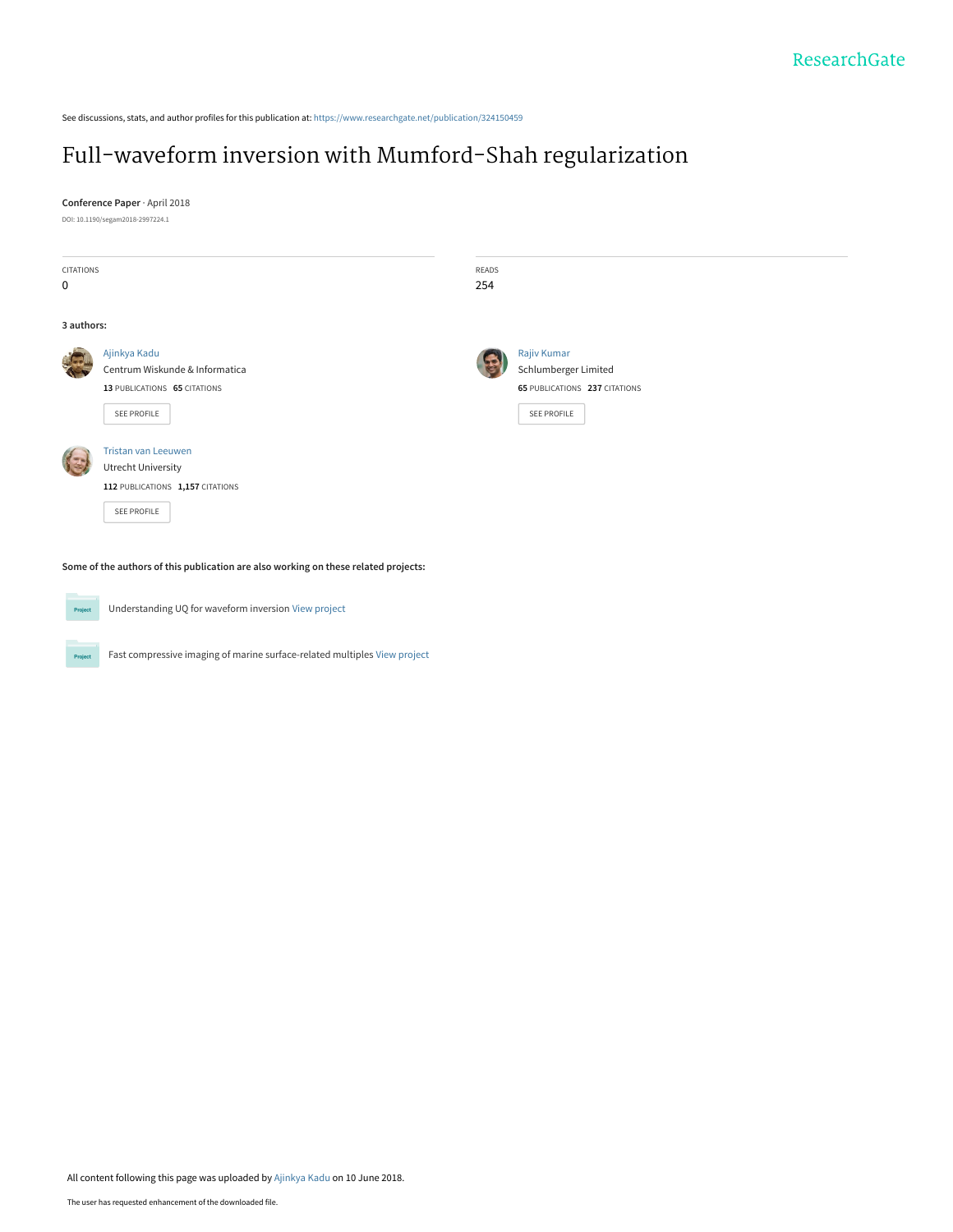*Ajinkya Kadu*<sup>∗</sup> *, Rajiv Kumar*† *, Tristan van Leeuwen*<sup>∗</sup>

<sup>∗</sup> *Mathematical Institute, Utrecht University*

† *Georgia Institute of Technology*

## **SUMMARY**

Full-waveform inversion (FWI) is a non-linear procedure to estimate subsurface rock parameters from surface measurements of induced seismic waves. This procedure is ill-posed in nature and hence, requires regularization to enhance some structure depending on the prior information. Recently, Total-Variation (TV) regularization has gained popularity due to its ability to produce blocky structures. Contrary to this, the earth behaves more like a piecewise smooth function. TV regularization fails to enforce this prior information into FWI. We propose a Mumford-Shah functional to incorporate the piecewise smooth spatial structure in the FWI procedure. The resulting optimization problem is solved by a splitting method. We show the improvement in results against TV regularization on two synthetic camembert examples.

# **INTRODUCTION**

Full waveform inversion (FWI) is a non-linear data-fitting procedure where we iteratively estimate high-resolution velocity models of the subsurface by minimizing the difference between the synthetic and recorded data. These high-resolution velocity models are used to perform reservoir characterization, timelapse monitoring, as well as aid in identifying potential geohazards. However, FWI often suffers from so-called cycleskipping (Beydoun and Tarantola, 1988), which is a common source of local-minima. Moreover, the observed seismic data often lacks low frequencies and long offets, and are contaminated by noise (see Virieux and Operto (2009) for a recent overview on FWI).

One way to overcome the non-uniqueness of FWI is to add regularization to the data-fitting terms, which results in stable solutions. Various strategies have been proposed to impose the regularization such as Tikhonov (Tikhonov, 1963; Asnaashari et al., 2013) and sparsity-promotion based regularization (Li et al., 2012). Recently, the Total Variation (TV) regularization method has been proposed, which resolves the sharp interfaces via preserving the edges and discontinuities (Rudin et al., 1992; Lin and Huang, 2014). The central idea of TV regularization is to impose sparsity on the gradient of the model parameters. Esser et al. (2018) further showed the advantages of successively relaxed asymmetric total-variation constraints to perform the automatic salt flooding.

Although TV regularization can circumvent the local-minima issue, it has a tendency to reduce the contrast at edges and over-smooth the flat regions, resulting in staircase effects in the velocity model. To further shed light on this effect, we run a small experiment on vertical trace from a complex velocity model as shown in Figure 1. We can clearly see that TV regularization approximates the smooth dipping part of the velocity model with a constant flat velocity model.



Figure 1: Comparison of the Mumford-Shah (red color) with TV method (yellow color) on 1D example.

To preserve the piecewise smooth behavior of the velocity models, we borrow the ideas from the image analysis literature and propose an FWI framework, which uses the Mumford-Shah functional as a regularizer (Mumford and Shah, 1989). The Mumford-Shah functional provides a prototypical form of all regularizers, which aims at combining the smoothing of the homogeneous region with the enhancement of edges (see Figure 1). The proposed FWI algorithm is based on splitting the problem using a technique described in Zheng and Aravkin (2018) and we employ an alternating minimization strategy to solve the problem.

The paper is organized as follows: we begin with the regularized FWI and discuss the drawbacks of the current regularization techniques. Next we introduce the Mumford-Shah segmentation procedure and a corresponding regularization term which induces a piecewise smooth model. We discuss the integration of such regularization in the FWI framework and propose an alternate minimization strategy to solve the resulting problem efficiently. Finally, we demonstrate the method on two camembert models, and compare the results with the TV.

# **THEORY**

The regularized FWI problem in its least-squares formulation (Tarantola, 1984) reads

$$
\min_{m} \quad \frac{1}{2} \| F(m) - d \|_{2}^{2} + \mathcal{R}(m),
$$

where  $F$  is a forward modeling operator,  $m$  defines the subsurface model, for instance, P-wave velocity or density or both, and *d* represents the seismic data acquired at number of receivers.  $\|\cdot\|_2$  represents the Euclidean norm.  $\mathcal{R}(m)$  is the regularization function which incorporates the prior information about the model.

The most popular regularization strategies are Tikhonov regularization and TV. Tikhonov regularization, defined as  $\mathcal{R}(m)$  =  $\|\nabla m\|_2^2$ , promotes smoothness in the model parameters by penalizing its spatial gradient. On the contrary, TV, defined as  $\mathcal{R}(m) = ||\nabla m||_1$ , promotes jumps in the model leading to a piecewise constant image (Unser et al., 2017). The sparsity in the gradient is promoted through the  $\ell_1$ -norm. Each of these regularizations has its own benefits, but these methods fail when the model we're interested in is piecewise smooth. Hence,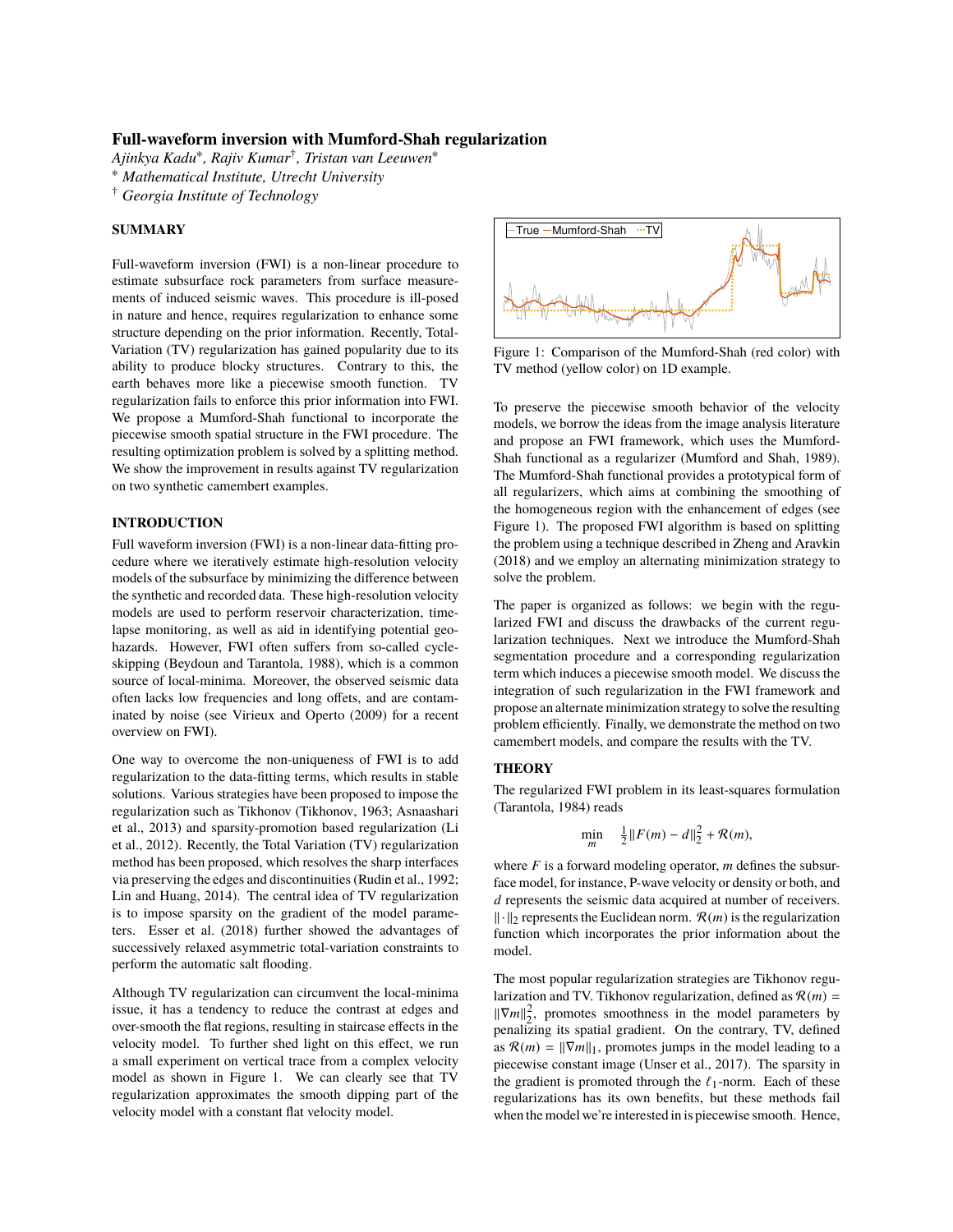we resort to methods in the image segmentation literature to reconstruct a piecewise smooth model.

#### **Mumford-Shah functional**

For the image segmentation problem, Mumford and Shah (1989) have proposed the following formulation to segment image function *f* : Ω → R defined on open bounded set Ω:

$$
\min_{u, \Gamma} \left\{ \int_{\Omega} |u(x) - f(x)|^2 dx + \alpha \int_{\Omega \setminus \Gamma} |\nabla u(x)|^2 dx + \lambda \int_{\Gamma} dx \right\},\
$$

where *u* is the segmented image and  $\Gamma \subset \Omega$  is a set of boundaries. The first term represents the mismatch between the true image and segmented image over domain  $Ω$ . The second term penalizes the gradient of the segmented image outside the region Γ and the last term approximates the length of the boundary Γ. In summary, the Mumford-Shah functional creates a piecewise smooth image *u* by penalizing the smoothness over the region  $\Omega \setminus \Gamma$  and length of the boundary Γ simultaneously. The parameter  $\alpha$  controls the smoothness of the region  $\Omega \setminus \Gamma$  and  $\lambda$  controls the length of the boundary. The smoothness increases with increasing  $\alpha$  and similarly, the length of boundary decreases with increase in  $\lambda$  producing the edges in an image.

Although this formulation has gained great popularity in the image segmentation community a decade back, solving the minimization problem in two variables *u* and Γ remains hard. It is also important to start with a right boundary  $\Gamma$  for an optimization method to converge (Vese and Chan, 2002). Ambrosio and Tortorelli proposed a simpler version which approximates the Mumford-Shah functional but heavily depends on an extra parameter  $\epsilon$  (Ambrosio and Tortorelli, 1990).

#### **Relaxation of Mumford-Shah functional**

To overcome these challenges of solving the Mumford-Shah functional, Strekalovskiy and Cremers (2014) proposed to relaxed the Mumford-Shah regularization function using the following formulation:

$$
\min_{u} \int_{\Omega} \left[ |u(x) - f(x)|^2 + \mathcal{R}_{\text{MS}} \left( \nabla u \left( x \right) \right) \right] \, \mathrm{d}x, \qquad (1)
$$
\n
$$
\text{where} \quad \mathcal{R}_{\text{MS}}(g) = \min \left( \alpha |g|^2, \lambda \right).
$$

This regularization function, denoted by  $\mathcal{R}_{\text{MS}}(g)$ , is also known as *truncated* quadratic regularizer. It penalizes the gradient till a certain threshold is reached. After the threshold, the regularizer is constant and any extra changes are not penalized. This regularizer indeed separates the region  $\Omega$  into two parts: a smooth part and the boundary Γ. The boundaries are defined by

$$
\Gamma = \left\{ x \in \Omega \mid |\nabla u(x)| > \sqrt{\lambda/\alpha} \right\}.
$$

The proposed regularization term is non-convex in nature. See Figure 2 for comparison of the proposed regularization with  $\ell_1$ and  $\ell_2$ -norm regularization. Before we delve into solving the problem, we define a proximal operator of a general functional  $h: \mathbb{X} \to \mathbb{R}$  as )

$$
\mathbf{prox}_{\tau,h}(\hat{x}) = \underset{x \in \mathbb{X}}{\operatorname{argmin}} \left\{ \frac{1}{2\tau} ||x - \hat{x}||_2^2 + h(x) \right\}
$$

for parameter  $\tau > 0$  and argument  $\hat{x} \in \mathbb{X}$ . The proximal operators for data misfit  $D := \int_{\Omega} |u(x) - f(x)|^2 dx$  and the



Figure 2: Comparison of Mumford-Shah regularizer (referred to as MS) with other regularization ( $\ell_1$  and  $\ell_2$ ).

proposed Mumford-Shah regularizer is given below:

$$
\mathbf{prox}_{\tau,D}(\tilde{u}) = \frac{\tilde{u} + 2\tau f}{1 + 2\tau},
$$
\n
$$
\mathbf{prox}_{\tau,\mathcal{R}_{MS}}(\tilde{g}) = \begin{cases} \frac{1}{1 + 2\tau\alpha} \tilde{g} & \text{if } |\tilde{g}| \le \sqrt{\frac{\lambda}{\alpha}(1 + 2\tau\alpha)}\\ \tilde{g} & \text{else} \end{cases}
$$

Due to simplicity of the proximal operators, the relaxed problem (1) can be solved quickly using primal-dual algorithm (Chambolle and Pock, 2011). The algorithm is described in Algorithm 1. This algorithm has only two segmentation parameters  $\alpha$  and  $\lambda$ . As mentioned earlier, the  $\alpha$  induces the smoothness and  $\lambda$  controls the length of boundaries. This algorithm produces segmented image *u* from a given image *f* in less than a second with  $N = 10000$  iterations.

| <b>Algorithm 1 Fast Mumford-Shah segmentation</b>                                                                                                                            |  |  |  |
|------------------------------------------------------------------------------------------------------------------------------------------------------------------------------|--|--|--|
| <b>Require:</b> Image f, parameters $\alpha$ , $\lambda$ , tolerance $\epsilon$<br>Initialize: $u^0 = f$ , $\bar{u}^0 = u^0$ , $p^0 = 0$ , $\tau_0 = 1/4$ , $\sigma_0 = 1/2$ |  |  |  |
| Ensure: $u^N$                                                                                                                                                                |  |  |  |
| 1: for $n = 0$ to $N - 1$ do                                                                                                                                                 |  |  |  |
| $p^{n+1}(x) = \mathbf{prox}_{\sigma, g} (p^n(x) + \sigma_n \nabla \bar{u}^n(x))$<br>2:                                                                                       |  |  |  |
| 3: $u^{n+1}(x) = \mathbf{prox}_{\tau, f} (u^n(x) + \tau_n \operatorname{div} p^{n+1}(x))$                                                                                    |  |  |  |
| 4: $\theta_n = 1/\sqrt{1+4\tau_n}$                                                                                                                                           |  |  |  |
| $\tau_{n+1} = \theta_n \tau_n$ , $\sigma_{n+1} = \sigma_n / \theta_n$<br>5:                                                                                                  |  |  |  |
| $\bar{u}^{n+1} = u^{n+1} + \theta_n (u^{n+1} - u^n)$<br>6:                                                                                                                   |  |  |  |
| if $  u^{n+1} - u^n  _2 < \epsilon$ then<br>7:                                                                                                                               |  |  |  |
| break<br>8:                                                                                                                                                                  |  |  |  |
| end if<br>9:                                                                                                                                                                 |  |  |  |
| $10:$ end for                                                                                                                                                                |  |  |  |

#### **ALGORITHM**

In this section, we describe the integration of Mumford-Shah functional into FWI framework which results in a Mumford-Shah regularized full-waveform inversion (MS-FWI). We propose an alternating minimizing strategy to solve the problem efficiently.

#### **MS-FWI problem**

To simplify the notations, we work with the misfit function defined by *f* and regularization function defined by g. We discretize the model on a grid of total size *n* to make the problem computationally tractable. The full-waveform inversion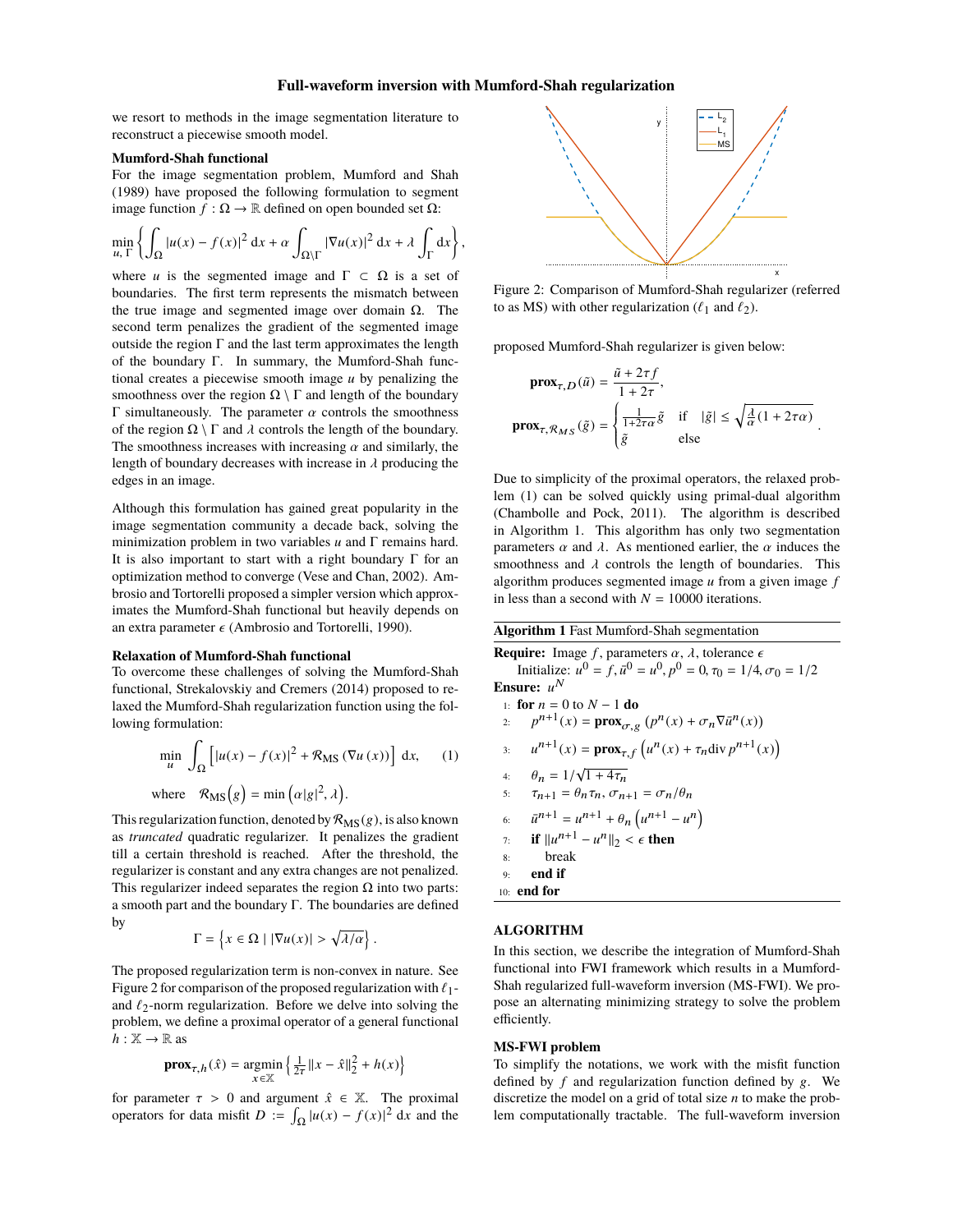regularized by Mumford-Shah functional takes the following form:

$$
\min_{\mathbf{m}\in\mathbb{R}^n} f(\mathbf{m}) + g(\mathbf{A}\mathbf{m}),\tag{2}
$$

where 
$$
f(\mathbf{m}) = \frac{1}{2} ||F(\mathbf{m}) - \mathbf{d}||_2^2
$$
,  
\n $g(\mathbf{z}) = \mathcal{R}_{\text{MS}}(\mathbf{z}).$ 

The matrix A denotes the discretization of the gradient using finite-difference. This problem can be solved using various splitting methods, including primal-dual method (Chambolle and Pock, 2011), alternating direction method of multipliers (Boyd et al., 2011), and split-bregman method (Goldstein and Osher, 2009). All these methods require solving the minimization with respect to **m** at each step completely, which becomes expensive. To avoid full solve at each step, we discuss a simple strategy to solve such problem in the next subsection.

#### **Alternating minimization**

Recently Zheng and Aravkin (2018) proposed a strategy to solve a problem of form (2). The authors split the variables and add a penalty term on the difference and then use the alternating minimization strategy. We resort to a similar version of this method and re-write equation (2) as

$$
\min_{\mathbf{m}, \mathbf{z}} f(\mathbf{m}) + g(A\mathbf{z}) + \rho \|\mathbf{z} - \mathbf{m}\|^2, \tag{3}
$$

where  $\rho > 0$  is a parameter chosen appropriately. We make use of an alternating minimization strategy to solve the above problem:

$$
\mathbf{m}^{k+1} := \underset{\mathbf{m}}{\text{argmin}} \left\{ f(\mathbf{m}) + \rho \|\mathbf{m} - \mathbf{z}^k\|^2 \right\},\tag{4}
$$

$$
\mathbf{z}^{k+1} := \underset{\mathbf{z}}{\operatorname{argmin}} \left\{ g(\mathbf{A}\mathbf{z}) + \rho \|\mathbf{z} - \mathbf{m}^{k+1}\|^2 \right\}.
$$
 (5)

By splitting the problem as shown in (3), we are able to decouple the FWI minimization (4) and segmentation step (5). Moreover, the minimization in **m** can be restricted to a single update at each iteration. This property of the method improves computational time sufficiently. It is also important to note that the minimization in variable **z** is a segmentation of an image  $\mathbf{m}^{k+1}$ , which can be evaluated within a fraction of a second. The MS-FWI framework is described in Algorithm 2. In step  $2, t_k$  is a step length obtained from either line-search method or a Lipschitz constant of the gradient. Step 3 refers to fast Mumford-Shah segmentation introduced in algorithm 1.

The convergence of our algorithm depends mildly on the parameter *ρ*. In our experiments, we have taken  $ρ = 100$  and observed a linear convergence with iterations.

## **EXAMPLES**

To demonstrate the capabilities of the proposed method, we present numerical experiments on two synthetic camembert model with acoustic data. The first camembert model is the classic model with a blob of constant velocity. The second camembert model consists of a circular disk with linear gradient velocity model in the oblique direction.

#### **Experimental setup**

We work with the models of size 1 km in each *z* and *x* direction,

| <b>Algorithm 2 MS-FWI Algorithm</b>                                                                                                                                                  |  |  |
|--------------------------------------------------------------------------------------------------------------------------------------------------------------------------------------|--|--|
| <b>Require:</b> segmentation parameters $(\alpha, \lambda)$ , optimization pa-<br>rameter $\rho$ , initial model $\mathbf{m}^0$ , K, tolerance $\epsilon$<br>Initialize: $z^0 = m^0$ |  |  |
| <b>Ensure:</b> $m^K$ - final model and $z^K$ - segmented model                                                                                                                       |  |  |
| 1. for $k = 0$ to $K - 1$ do<br>$\mathbf{m}^{k+1} = \mathbf{m}^k - t_k \left( \nabla f(\mathbf{m}^k) + 2\rho \left( \mathbf{m}^k - \mathbf{z}^k \right) \right)$<br>2:               |  |  |
| $\mathbf{z}^{k+1}$ = fastMumfordShah( $\mathbf{m}^{k+1}$ )<br>3:                                                                                                                     |  |  |
| if $\ \mathbf{m}^{k+1} - \mathbf{m}^k\ _2 < \epsilon$ then<br>4:                                                                                                                     |  |  |
| break<br>5:                                                                                                                                                                          |  |  |
| end if<br>6:                                                                                                                                                                         |  |  |
| $7:$ end for                                                                                                                                                                         |  |  |

discretized with a 10-m grid spacing. For simplicity, we perform transmission experiment with sources placed at  $x =$ 20 m and receivers at  $x = 980$  m. A total of 21 sources were placed 50 m apart. The source is a Ricker wavelet with a 10-Hz peak frequency and zero time lag. The data were acquired with receivers placed 10 m apart. To avoid a full inverse crime, we add a Gaussian noise of 30 dB SNR to the data. We model waves using scalar Helmholtz equation with perfectly matched layer boundary conditions on all sides (Da Silva and Herrmann, 2017). For inversion, we consider data of frequencies <sup>5</sup>, <sup>6</sup>, <sup>7</sup>, <sup>8</sup> Hz. The purpose of these experiments are to show that the Mumford-Shah functional preserves the piecewise behavior of the velocity model, whereas TV introduces staircase effects during FWI.

We use  $\rho = 100$  and  $\epsilon = 10^{-6}$  for MS-FWI reconstructions and perform a total of  $K = 500$  iterations. A step tions and perform a total of  $K = 500$  iterations. A step length  $t_k$  has been estimated using backtracking line-search method. To compare the MS-FWI reconstructions, we consider three methods: 1) classical FWI without any regularization, 2) classical non-regularized FWI followed by segmentation step (referred to as FWI-s henceforth), and 3) FWI with totalvariation regularization (TV-FWI). In FWI and FWI-s, we perform a total of 500 L-BFGS iterations. In FWI-s, we first invert the velocity model using the classical FWI without any regularization, and then apply a single step of segmentation using Mumford-Shah algorithm mentioned in Algorithm 1. We make use of the formulation proposed in Peters and Herrmann (2017) for TV-FWI and perform a total of 500 constrained iterations.



Figure 3: True velocity (in m/s) of synthetic (a) simple camembert model, and (b) gradient camembert model.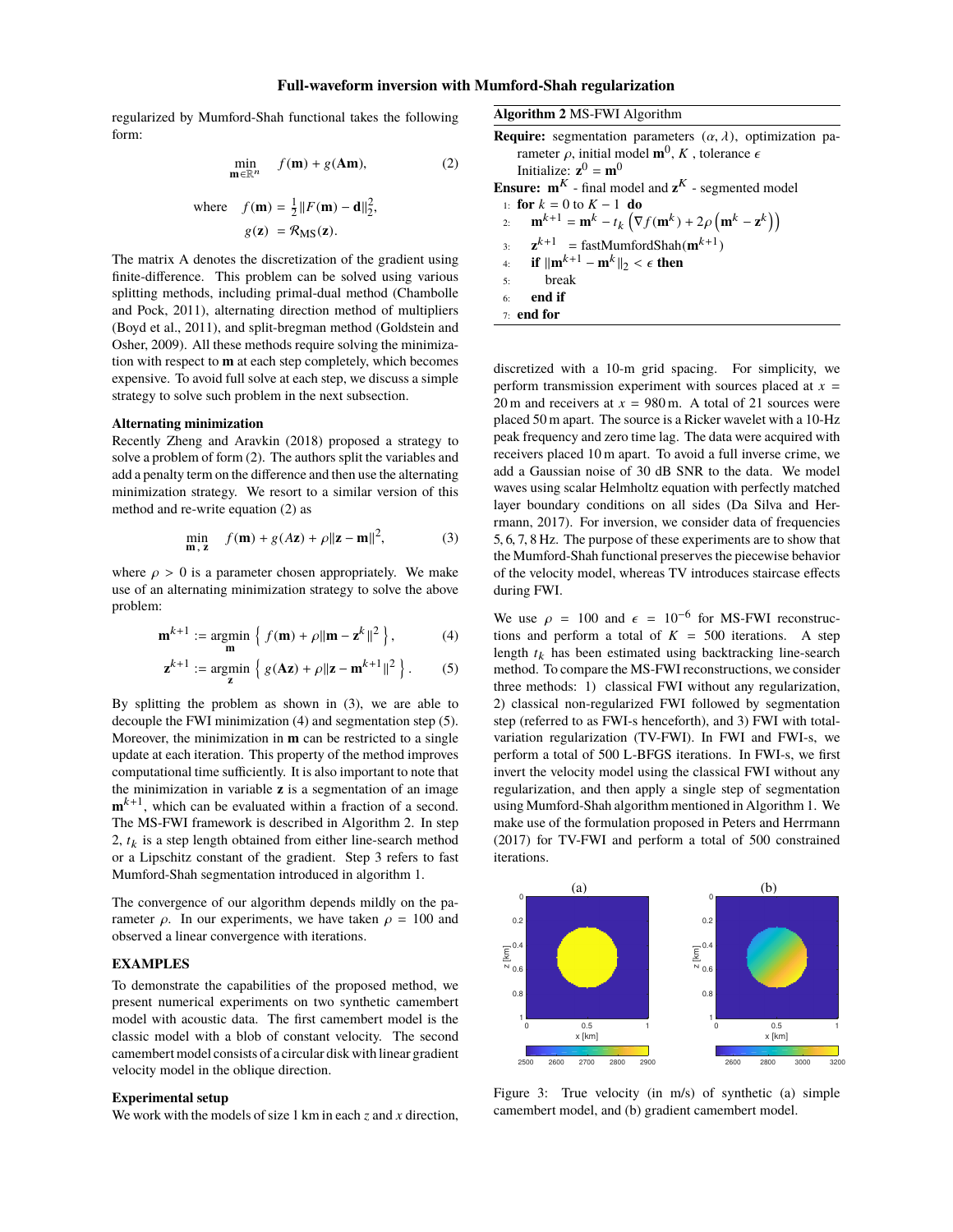

Figure 4: Reconstruction of simple camembert model with various methods.

| Method        |        | Simple camembert Gradient camembert |
|---------------|--------|-------------------------------------|
| <b>FWI</b>    | 0.2006 | 0.2514                              |
| <b>FWI-s</b>  | 0.1997 | 0.2242                              |
| <b>TV-FWI</b> | 0.2588 | 0.2948                              |
| <b>MS-FWI</b> | 0.1227 | 0.2078                              |

Table 1: Normalized model misfit (NMM) for various reconstruction methods. NMM =  $\|\mathbf{m}^{\text{rec}} - \mathbf{m}^{\text{true}}\|_2 / \|\mathbf{m}^{\text{init}} - \mathbf{m}^{\text{true}}\|_2.$ 

# **Simple camembert model**

Figure 3(a) shows a model with background velocity of 2500 m/s. It contains a circular disk of 250 m radius with velocity of 2900 m/s. We take  $\alpha = 10^3$  and  $\lambda = 1$  as segmentation<br>parameter in both EWLs and MS-EWL A constraint parameter parameter in both FWI-s and MS-FWI. A constraint parameter  $\tau$  = 0.6 has been chosen for TV-FWI. The results of the reconstructions from these methods have been presented in Figure 4. The FWI and consequently FWI-s fail to capture the shape of the blob, while TV-FWI incorrectly predicts the blob velocity. It is evident from Table 1 that the MS-FWI is the winner in this experiment.

#### **Gradient camembert model**

Figure 3(b) shows the model with background velocity of 2500 m/s and a circular disk with gradient in the velocity from 2700 m/s to 3200 m/s. We take  $\alpha = 50$  and  $\lambda = 1$  as segmentation parameter in both FWI-s and MS-FWI. Similarly, constraint parameter  $\tau = 0.7$  has been chosen for TV-FWI. The results of the reconstructions from these methods have been presented in Figure 5.

Figure 6 shows the vertical tarce extracted from the inverted velocity models with linear gradient inside the circular disk. It is quite evident in both the examples that MS-FWI is able to capture and preserve the piecewise smoothness of the velocity model compared to the TV regularizer.



Figure 5: Reconstruction of gradient camembert model with various methods.



Figure 6: Reconstruction of vertical trace of gradient camembert model at  $x = 0.5$  km.

## **CONCLUSIONS**

In this paper, we introduce a Mumford-Shah segmentation approach to include better prior information about the model in the seismic inversion. The Mumford-Shah regularizer make use of a non-convex penalty which has a simple proximal operator. This regularizer is integrated into the FWI procedure through penalization. The resulting formulation is solved alternatively to obtain a piecewise smooth model. We have shown that the method outperforms Total-Variation regularization to capture the trend on two different variants of camembert model. Our formulation is very general and has the potential to be applied to wide range of inverse problems.

## **ACKNOWLEDGMENT**

This work is part of the Industrial Partnership Programme (IPP) 'Computational sciences for energy research' of the Netherlands Organisation for Scientific Research (NWO). This research programme is co-financed by Shell Global Solutions International B.V. T.v.L. is financially supported by NWO as part of research programme 613.009.032. R.K. would like to thank the member organizations of the SINBAD II project and the SINBAD Consortium for supporting this work. We thank Nick Luiken for helpful discussions and reviewing the manuscript.